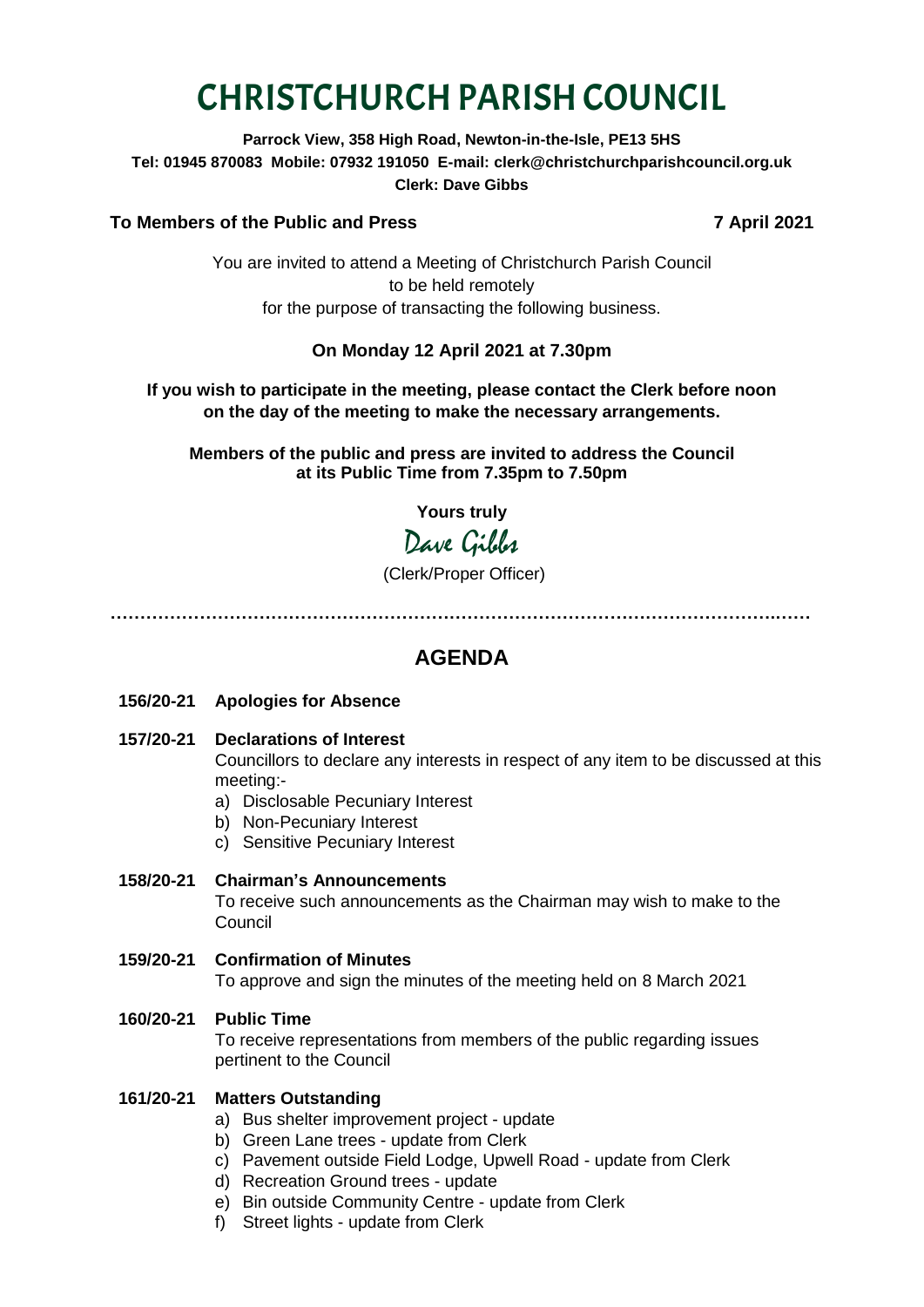- g) Roadside drains update from Clerk
- h) Local Highway Improvements application update from Cllr Hughes
- i) Community Centre Canopy update from Clerk
- j) Grass cutting contract update from Clerk

#### **162/20-21 Police Report**

To report on policing matters in the area over the last month

#### **163/20-21 County & District Councillors Reports**

To receive reports from Cllrs Count, French, Sutton and Tanfield

#### **164/20-21 Clerk's Report**

To receive a report on meetings attended and correspondence received **Meetings** 

Cambridgeshire ACRE Cambs Home Energy Support Service (CHESS) briefing

#### **Correspondence**

- Cambridgeshire County Council re roadworks and events
	- re Fifty Road resurfacing
- FDC re Community safety survey
	- re Independent Remuneration Panel review
	- re Fly-tipping deep clean
	- re Notice of election and voter registration
	- re funding to make social homes greener
	- re Sport England grant for leisure centres
- Cllr Steve Count re Covid statistics
- Keep Britain Tidy re Great British Spring Clean
- CAPALC re code of conduct training
	- re Parish borrowing update
- Galliford Try re Guyhirn roundabout
- Environment Agency re Ouse Washes update
- PKF Littlejohn re annual audit 2020/21
- Hunts Forum re Support Fenland project
- Royal British Legion re VE Day 2021

#### **165/20-21 Members and Residents Issues**

- To consider any matters raised by Members of the Council and local residents
- a) Financial support for The Heron
- b) Annual report to residents

#### **166/20-21 Finance and Audit**

- a) To receive a financial report from the Clerk as at 31.3.21
- b) To consider and adopt the draft accounts for 2020-21
- c) To review and approve the Governance and Management Risk Assessment
- d) To confirm the Council's register of assets as at  $31<sup>st</sup>$  March 2021
- e) To approve the Annual Governance Statement 2020/21
- f) To approve the Accounting Statements 2020/21
- g) To consider and approve the following accounts for payment:

**167/20-21 Matters for Next Meeting**

To discuss future agenda items from Councillors